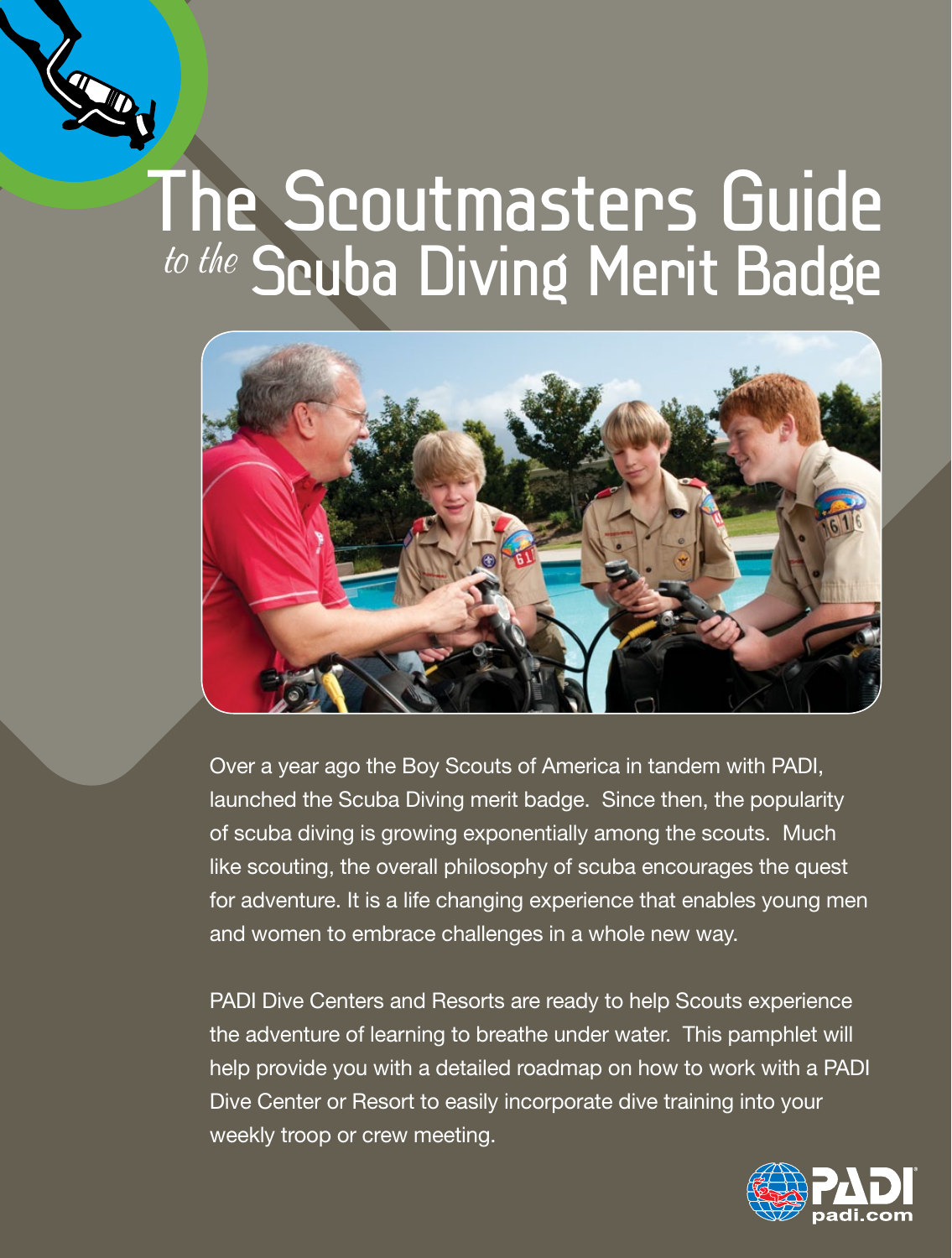**Incorporating dive training and the Scuba Diving merit badge into your weekly troop or crew meeting schedule is easy. The PADI Open Water Diver course offers maximum flexibility to accommodate various time demands and varyious learning styles.**

na manang kabupatèn di kacamatan sa Kabupatén Kabupatén Kabupatén Kabupatén Kabupatén Kabupatén Kabupatén Kabu



## Dive training is broken down into three sections

- 1 Knowledge Development
- 2 Pool Training *(Can also be conducted in a body of water that offers swimming pool like conditions)*

#### 3 Open Water Dives

There are five pool dives that correspond to five knowledge development sections. The four open water training dives (that are conducted over at least two days) tie together the information and skills learned in pool and knowledge development.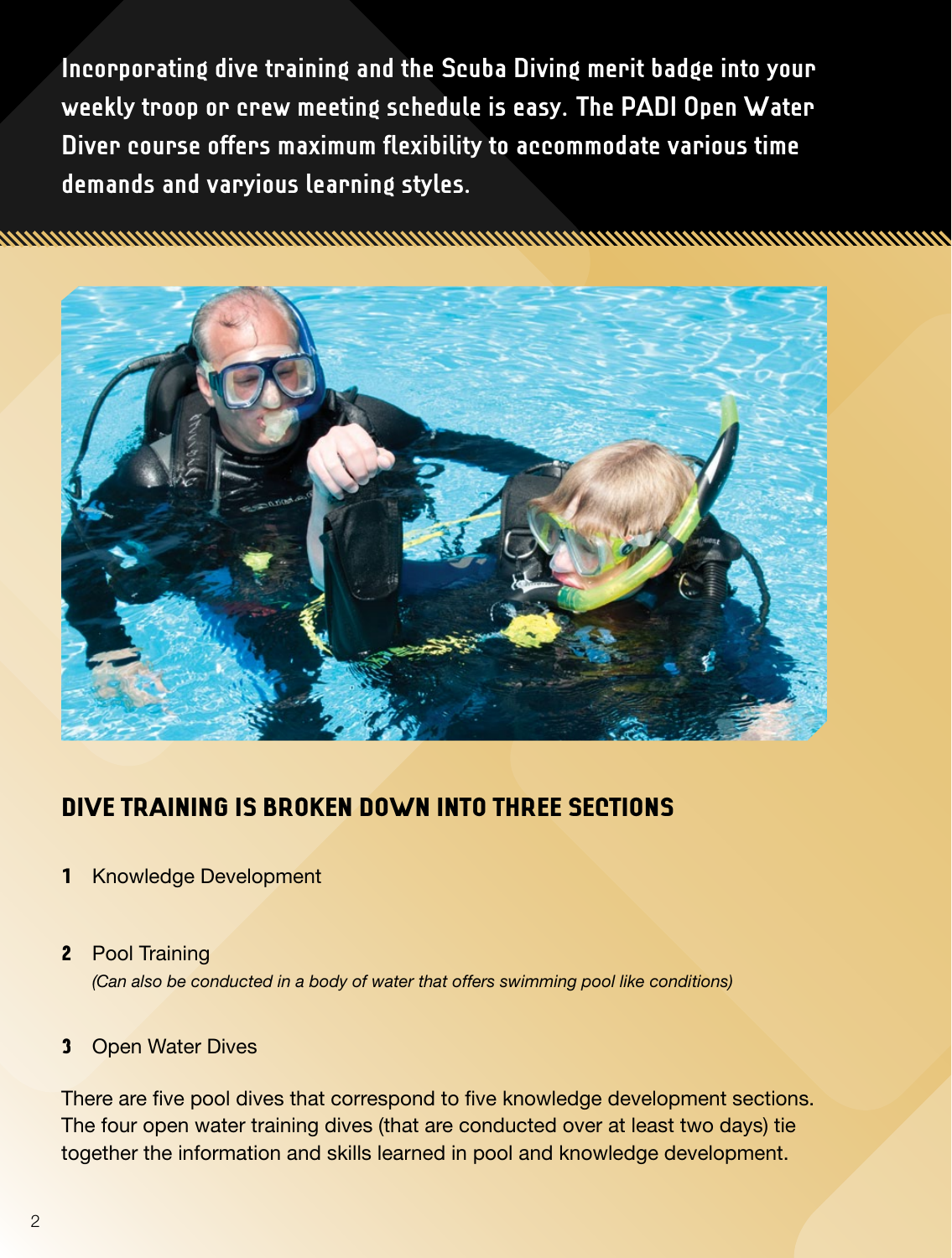## Knowledge Development

- **>>** Establishes a foundation of principles, procedures and general information divers need.
- **>>** Consists of five sections, each of which is normally completed through independent study with the PADI Open Water Diver Online or the PADI *Open Water Diver Manual and Video.*
- **>>>** Student divers answer exercise questions within the reading and complete a Knowledge Review for each section. Student divers demonstrate mastery by completing the appropriate PADI Quiz and Final Exam.





## Confined Water

Pool training serves two purposes.

- 1 Develops basic dive skills in a relatively low stress environment.
	- 2 Reinforces and supplements knowledge development by having student divers practice and apply what they learn during knowledge development.

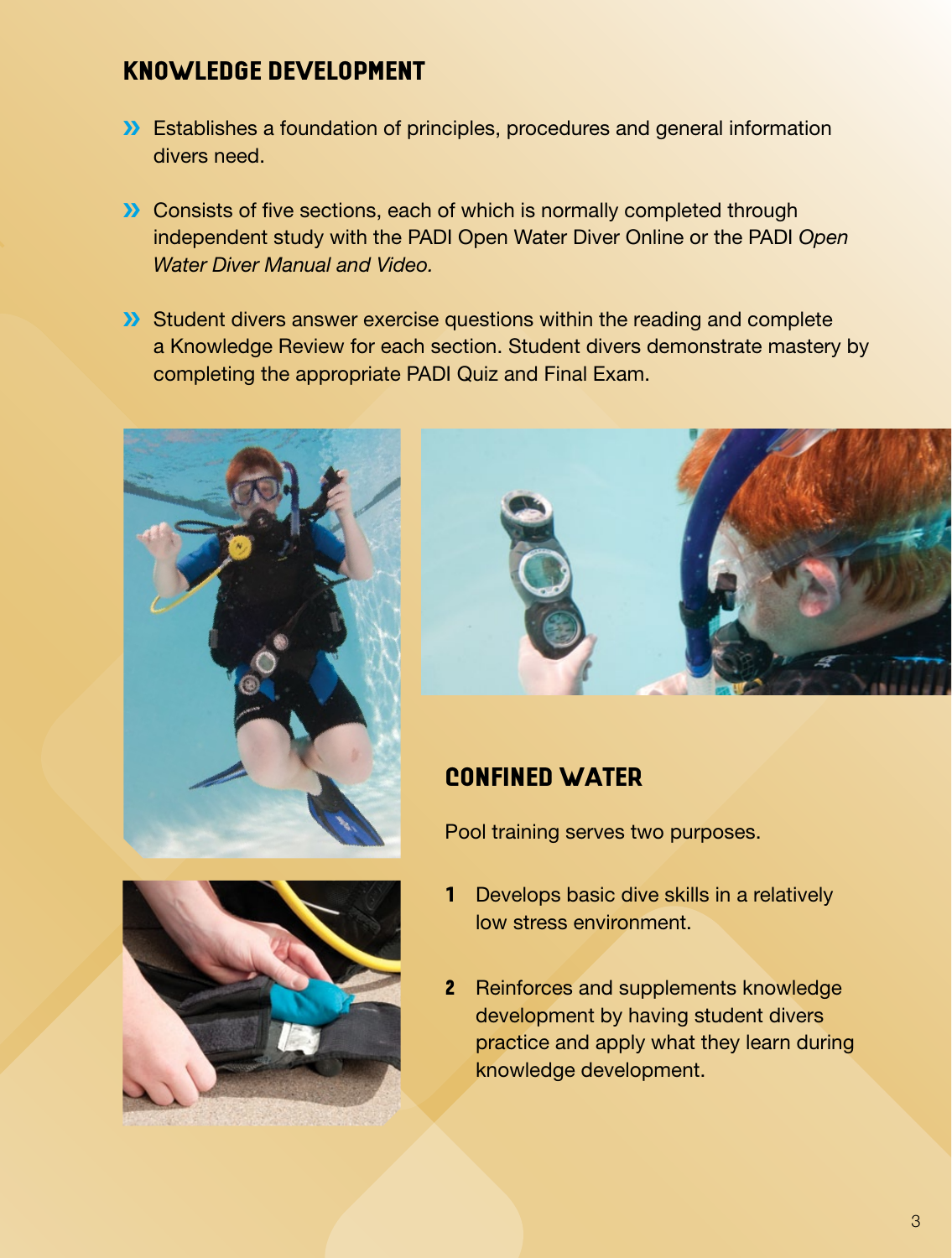## Open Water Dives

Open water dives give the student the opportunity to put into practice what they have learned in the pool and classroom by having student divers apply both in open water. By practicing skills mastered in confined water, student divers continue to learn as they demonstrate their skills in open water.



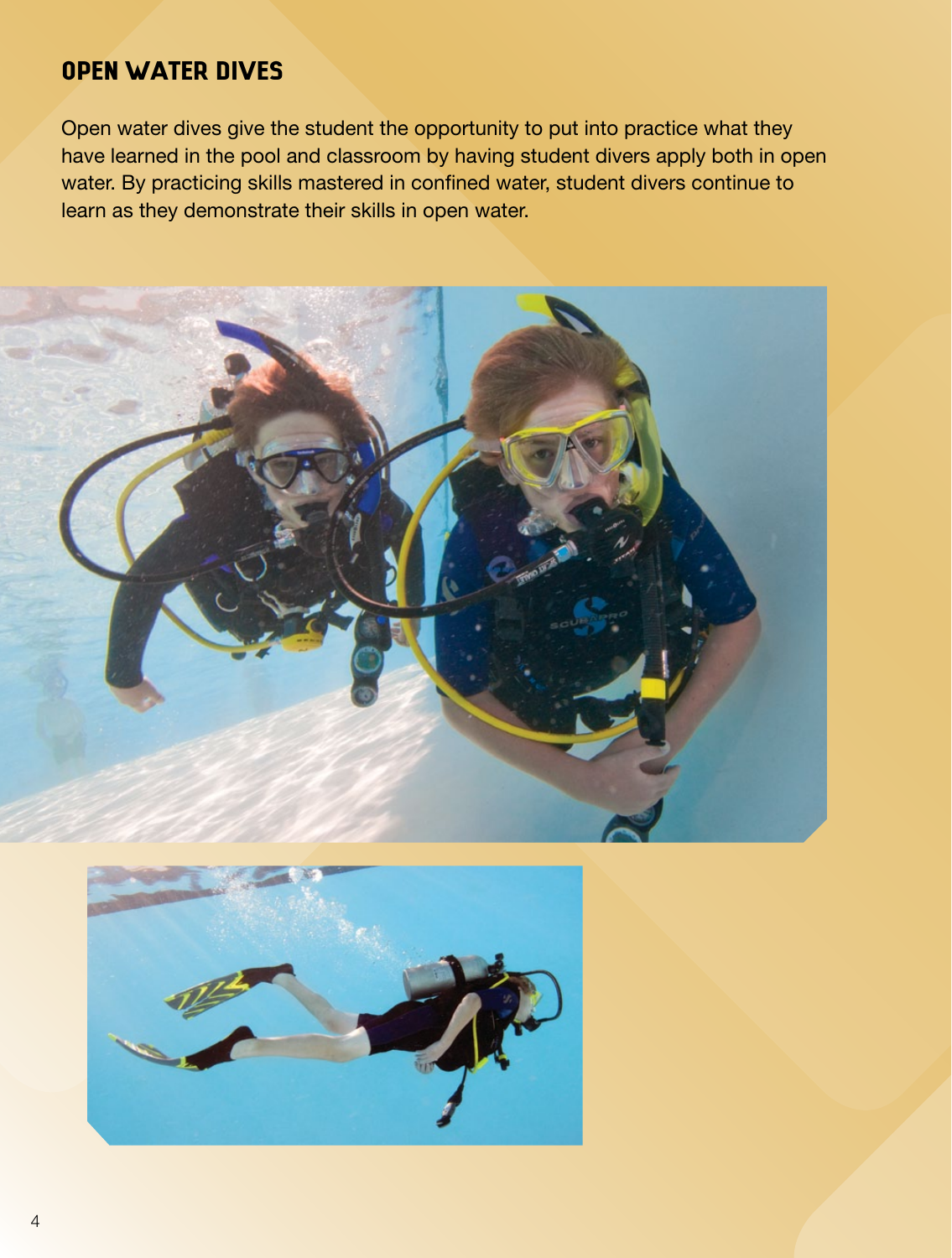

## Sample Scuba Schedule

Incorporating PADI Open Water Diver course training and Scuba Diving merit badge requirements into your weekly troop or crew meeting calendar is simple. Here's a sample schedule:

- **Session 1** Orientation complete paperwork, review course schedule and requirements, assign independent study and complete the first confined water session
- **Session 2** Review knowledge review for Chapter One, complete quiz for Chapter One and complete confined water session two.
- **Session 3** Review knowledge review for Chapter Two, complete quiz for Chapter Two and complete confined water session three.
- **Session 4** Review Knowledge Review for Chapter Three, complete quiz for Chapter Three and complete confined water session four.
- **Session 5** Review Knowledge Review for Chapter Four, complete quiz for Chapter Four and complete water skills for confined water session five.
- **Session 6** Review Knowledge Review for Chapter five, complete final exam, review Scuba Diving Merit Badge requirements one through three and five through six
- **Weekend Outing:** Schedule open water dives over two days during your monthly troop or crew outing.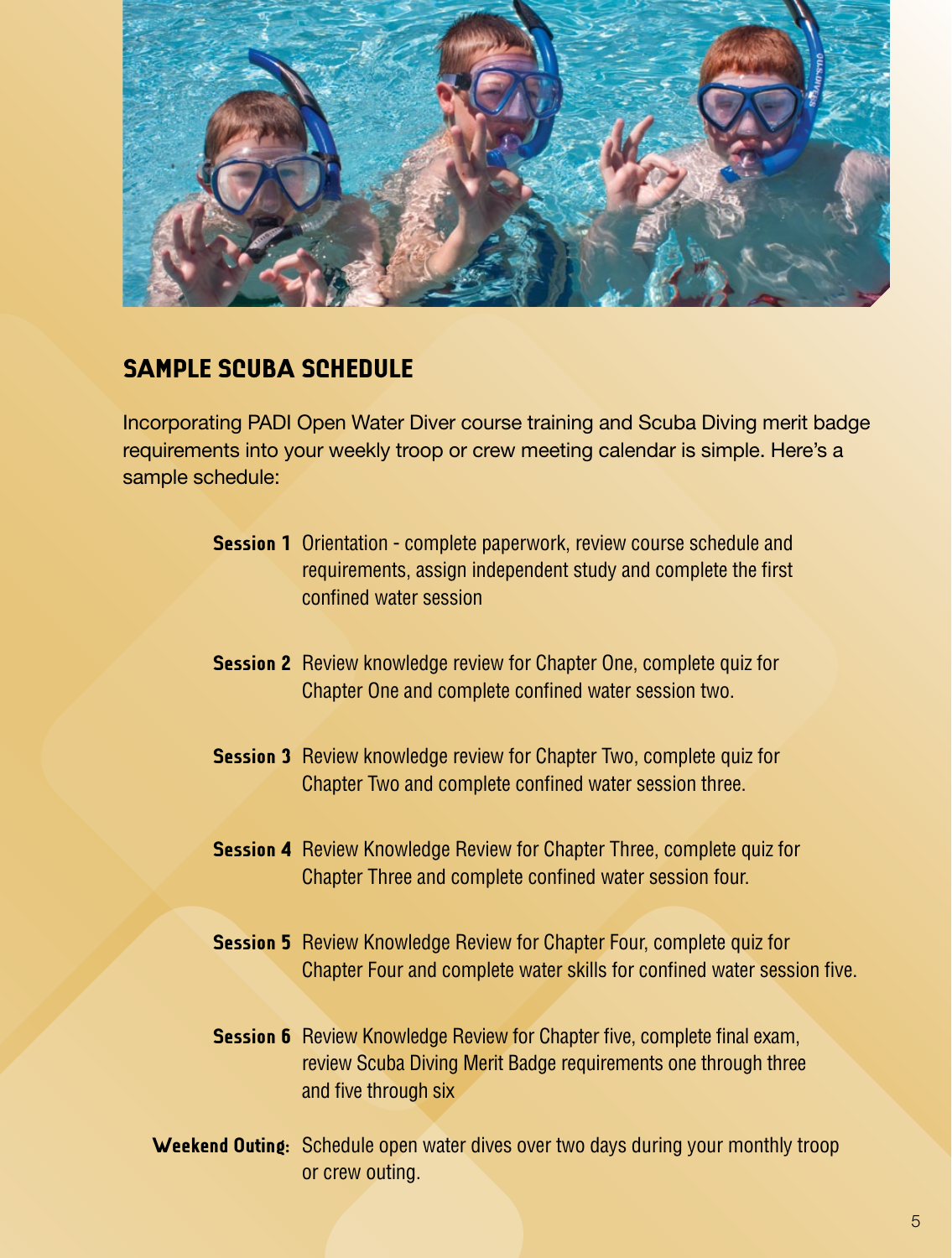## Frequently Asked Questions

#### **How long does it take to earn the Scuba Diving merit badge?**

You can complete your confined and open water dives in as few as three or four days if you completing knowledge development via independent study (such as PADI eLearning).

#### **How much does it cost to earn your Scuba Diving merit badge?**

Each dive center is independently owned and operated so course pricing varies.. Many dive centers offer special programs for Boy Scouts, so be sure to identify yourself as a scout leader.

#### **Is scuba diving safe?**

Statistically, scuba diving is a very safe sport, with very few incidents compared to the number of dives performed annually. In addition, scuba diving is nonimpact and noncompetitive.

#### **How often do I need to renew my certification?**

Although refresher training is recommended after periods of inactivity, dive certifications are good for life.

#### **Can my Scouts earn this merit badge if we don't live close to the ocean?**

From a swimming pool to the ocean and all points in between, you can dive practically anywhere there's water - including quarries, lakes, rivers and springs.

#### **How can I find someone to offer dive training?**

Visit the Dive Shop Locator at padi.com and enter the city you wish to search.

#### **How do I find a merit badge counselor for the Scuba Diving merit badge?**

 First, contact your local Council Merit Badge coordinator. Second, contact your local PADI Dive Center or Resort to see if they have Scuba Diving Merit Badge counselors on staff.

#### **Do we need to purchase any equipment to learn to dive?**

Most dive centers require each student diver to have personal snorkeling gear that includes mask, snorkel and fins. Some stores may also require the student to have his own hood, dive booties and gloves, depending upon location and water temperature. Most dive centers will have all other necessary gear available for rental.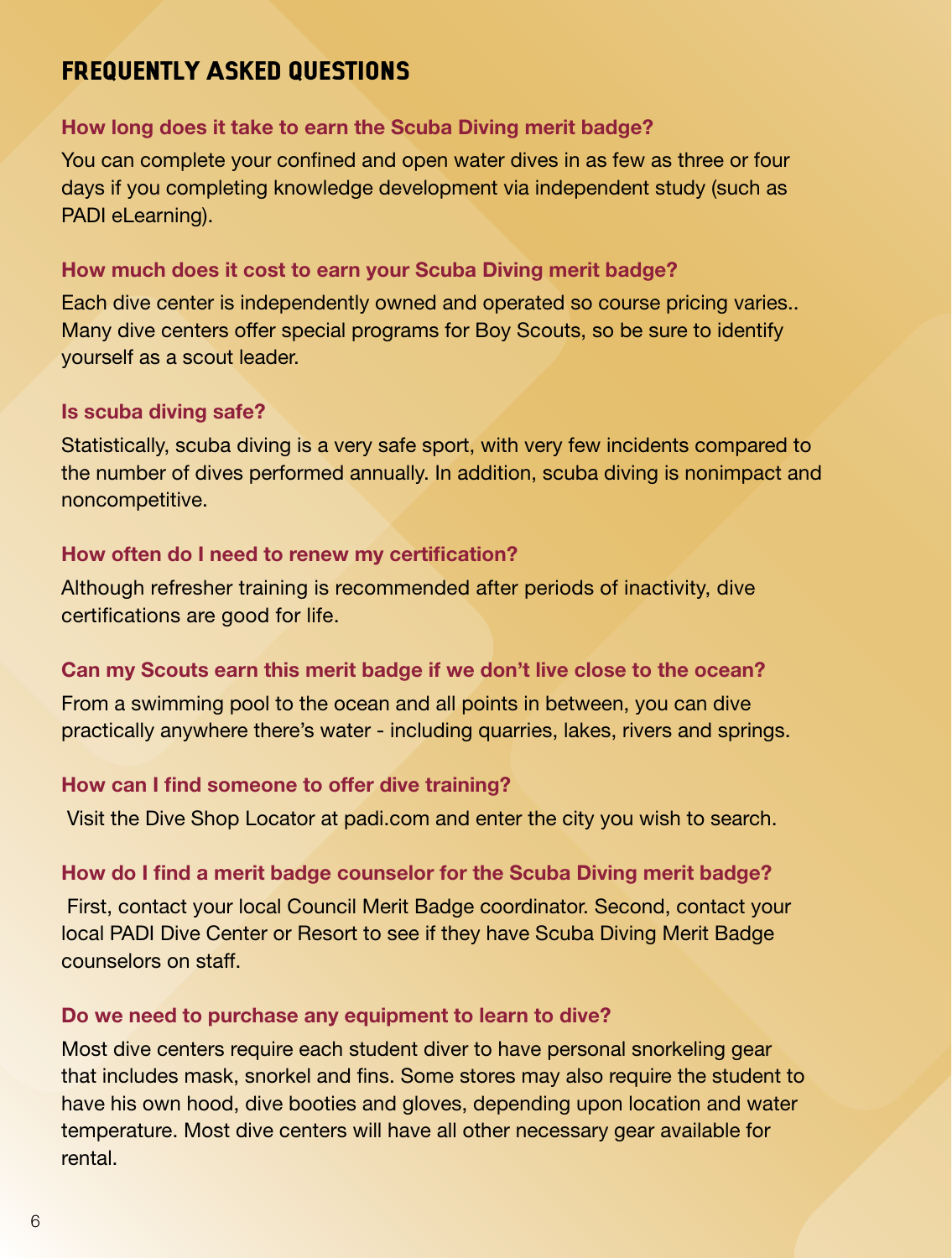

## **Are there any medical restrictions for learning to dive?**

All student divers complete a brief medical statement that asks about certain conditions that could be problematic while diving. If any of these apply to you, your physician must assess the condition as it relates to diving and sign a medical form that confirms student divers are fit to dive.

### **Can my Scouts begin training online?**

Yes! You can get started immediately with your knowledge development online using the PADI eLearning system.